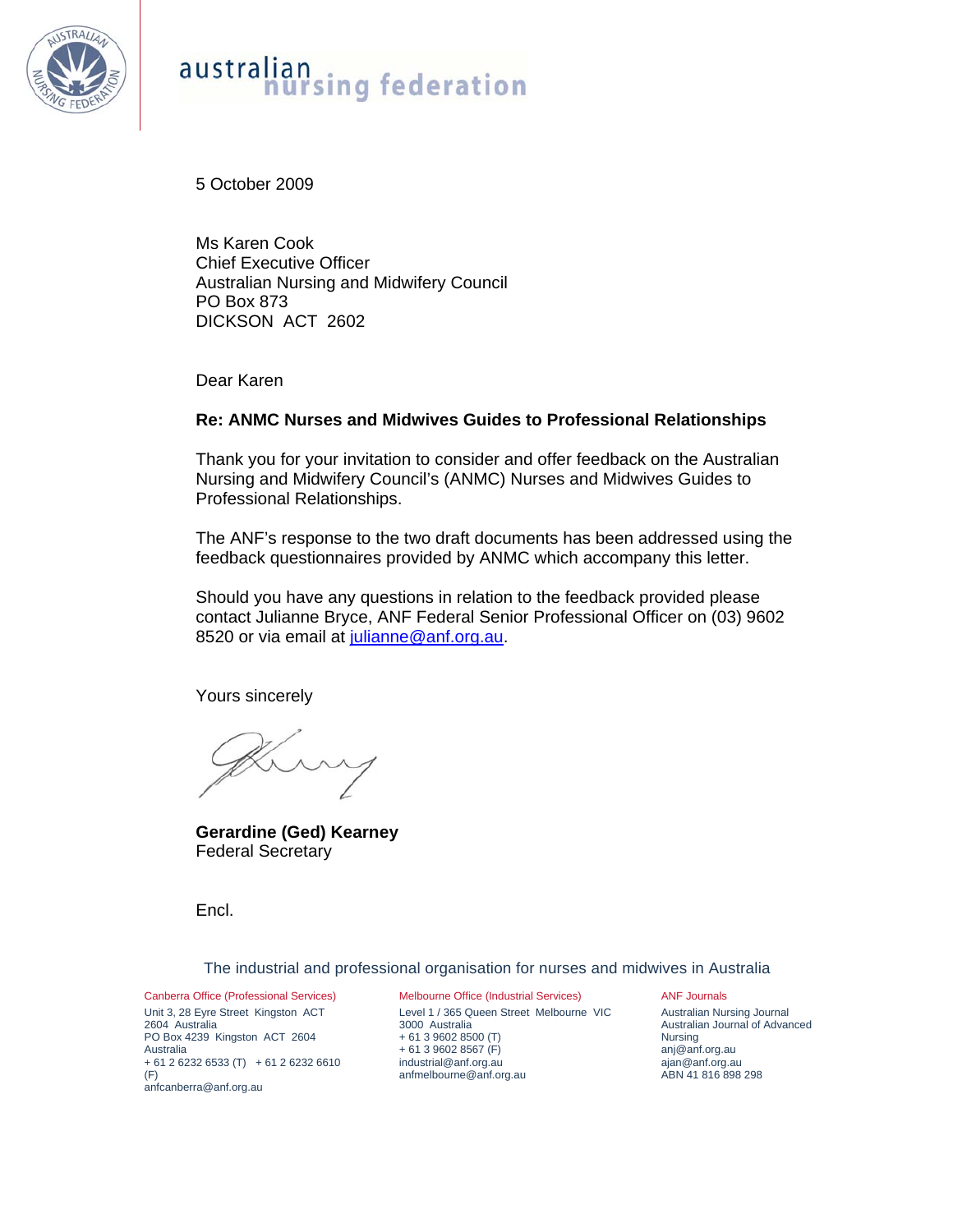### **CONSULTATION ON:**

#### *A Nurse's Guide to Professional Relationships*

A project of the Australian Nursing and Midwifery Council and the Nursing Council of New Zealand

# **Feedback form**

**\_\_\_\_\_\_\_\_\_\_\_\_\_\_\_\_\_\_\_\_\_\_\_\_\_\_\_\_\_\_\_\_\_\_\_\_\_\_\_\_\_\_\_\_\_\_\_\_** 

#### **Instructions**

The headings and questions on this form follow the structure of the document *A Nurse's Guide to Professional Relationships.* The intention of the form is to make it easier for you to provide us with feedback on the document. Whilst not specifically sought you are also welcome to make comments on the '*Background Paper: A Nurse's Guide to Professional Relationships*. Your comments need not be confined to the space provided or to those questions included in the feedback form. Please complete a separate feedback form for each, if responding to both *'A Nurse's Guide to Professional Relationships'* and '*A Midwife's Guide to Professional Relationships'* 

#### **Electronic responses are preferred.**

#### **Please return this form by Friday 25 September 2009 to:**

Rowena Robinson Research and Policy Officer Australian Nursing and Midwifery Council PO Box 873 Dickson ACT 2602 Email: rrobinson@anmc.org.au Fax: 02 6257 7955

**Your name:** Julianne Bryce Senior Professional Officer

**Organisation:**  Australian Nursing Federation National Office **Phone:**  (03) 9602 8520 0409 221 699 **Email contact:**  julianne@anf.org.au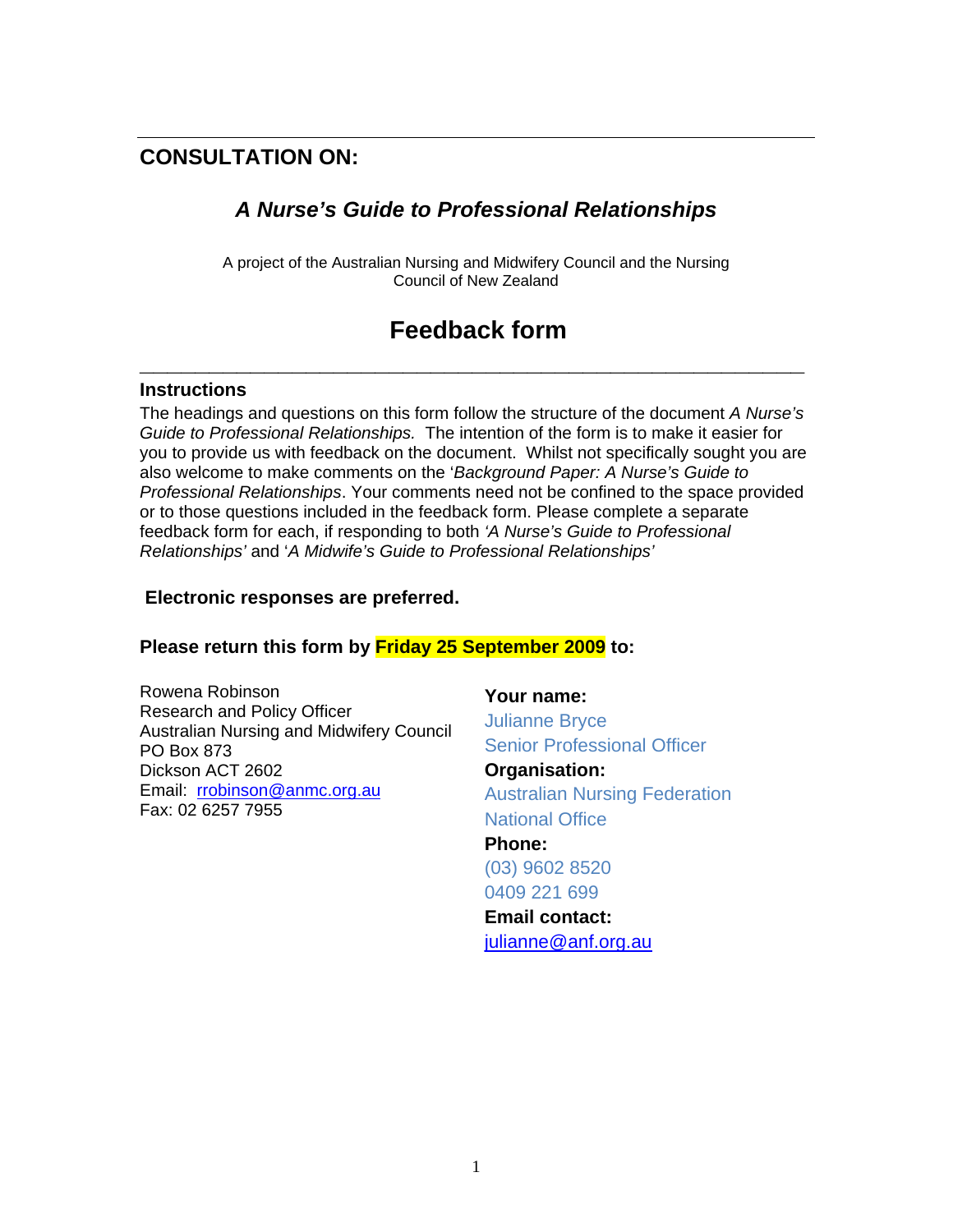### **General comments**

Do you have any comments about the document as a whole? Is the document accessible and easy to use? Would you use it? If so, how?

The ANF considers that the purpose of the Nurses Guide to Professional Relationships is to educate nurses to ensure boundaries of practice are clearly understood and will be used by nurses to ensure adherence to safe, professional practice. This document is required to assist nurses to gain insight into what constitutes an appropriate professional relationship. The emphasis in the Nurses Guide to Professional Relationships should be to assist nurses to remain within the therapeutic relationship rather than overemphasise boundary violations. The document should also refer nurses to local workplace / organisational policy.

In addition, it would be useful to the profession if the document is used to inform consumers of the acceptable boundaries of safe, professional practice for nurses. To this end a 'plain English' abridged version of the document could be made available to consumers.

Although the Background paper makes note of the current guidelines for nurses and midwives, the Nurses Guide to Professional Relationships makes no reference to the existing documents developed by the State and Territory Nursing and Midwifery Regulatory Authority's (NMRA's). The listing of these current guideline documents should be included in the draft document. The Nurses and Midwives Board of New South Wales document is considered to be the most user friendly of the existing guidelines. It is plainly worded, clearly sets out what is good practice and can be used as an educational tool. The principles of safe practice are embedded in this document and useful stories/scenarios accompany the principles.

The ANF would prefer the Nurses Guide to Professional Relationships to:

- Be a positive educational tool for nurses (in particular, students of nursing)
- Relate directly to the Codes of Professional Conduct and Ethics
- Clearly set out what is good practice rather than attempting to define unprofessional practice
- Advise nurses from whom / where to seek assistance when faced with difficult scenarios
- Clearly define the behavioural indicators of professional boundary crossing
- Be as simple and succinct as possible.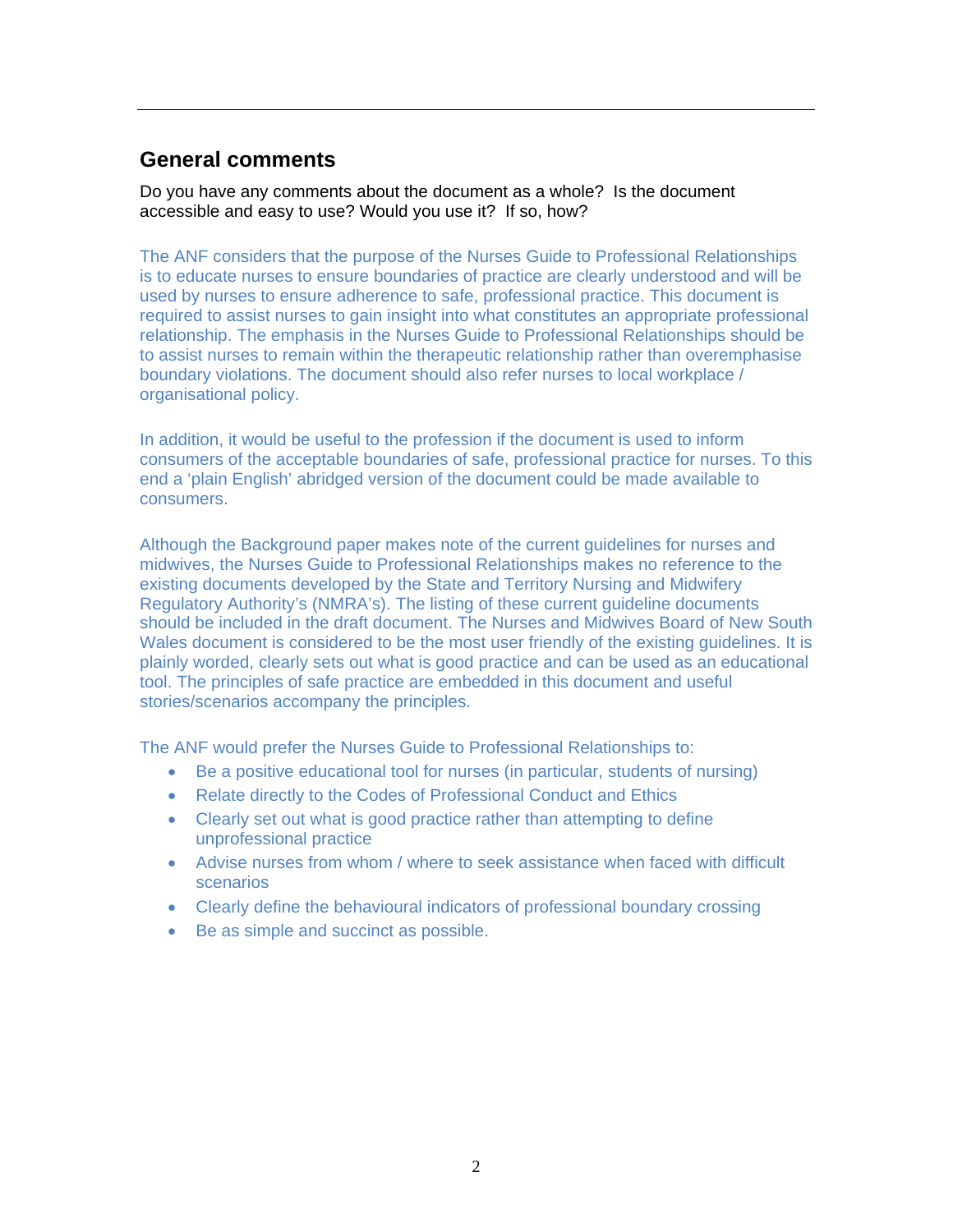## **A. Introduction**

Is the introduction to the guide comprehensive? Are there any extra matters that should have been included in the introduction? Is the relationship of the Guide to the Codes of Ethics and Professional Conduct for Nurses clear? Do you have any further comments on the introduction?

The link between the Code of Professional Conduct and Code of Ethics for Nurses in Australia and the Nurses Guide to Professional Relationships needs to be strengthened as the existing Codes are the standards by which a nurse will be judged should there be an allegation of a breach in conduct or ethics. This document should either be a standard in its own right or be included as a supporting document to the Code of Professional Conduct. The content of the Nurses Guide to Professional Relationships relates specifically to Conduct Statements 2, 3, 4, 8 and 9 in the Code of Professional Conduct for Nurses in Australia.

## **B. What are Professional Boundaries?**

Are the explanations of professional boundaries clear and meaningful to you? Could you use them to explain professional boundaries and their importance to colleagues? Do you have comments on any aspect of what constitutes professional boundaries?

The explanation of professional boundaries is clear. Rather than describing the 'fuzzy edges' of the 'zone of helpfulness' in the text explanation, it may be more appropriate to explain that boundary crossing can occur at either end of the section marked as the therapeutic relationship with under and over involvement as the two extremes of the continuum.

## **C. A Continuum of Professional Behaviour**

Is the diagram useful to you? Does the diagram and accompanying text explain professional boundaries to you? Do you have comments on any aspect of the 'Continuum of Professional Behaviour'?

The diagram representing a continuum of professional behaviour (p4) may confuse rather than clarify the required behaviour of a nurse, in particular the 'zone of helpfulness'. This language should be simplified by using commonly understood terminology such as therapeutic relationship.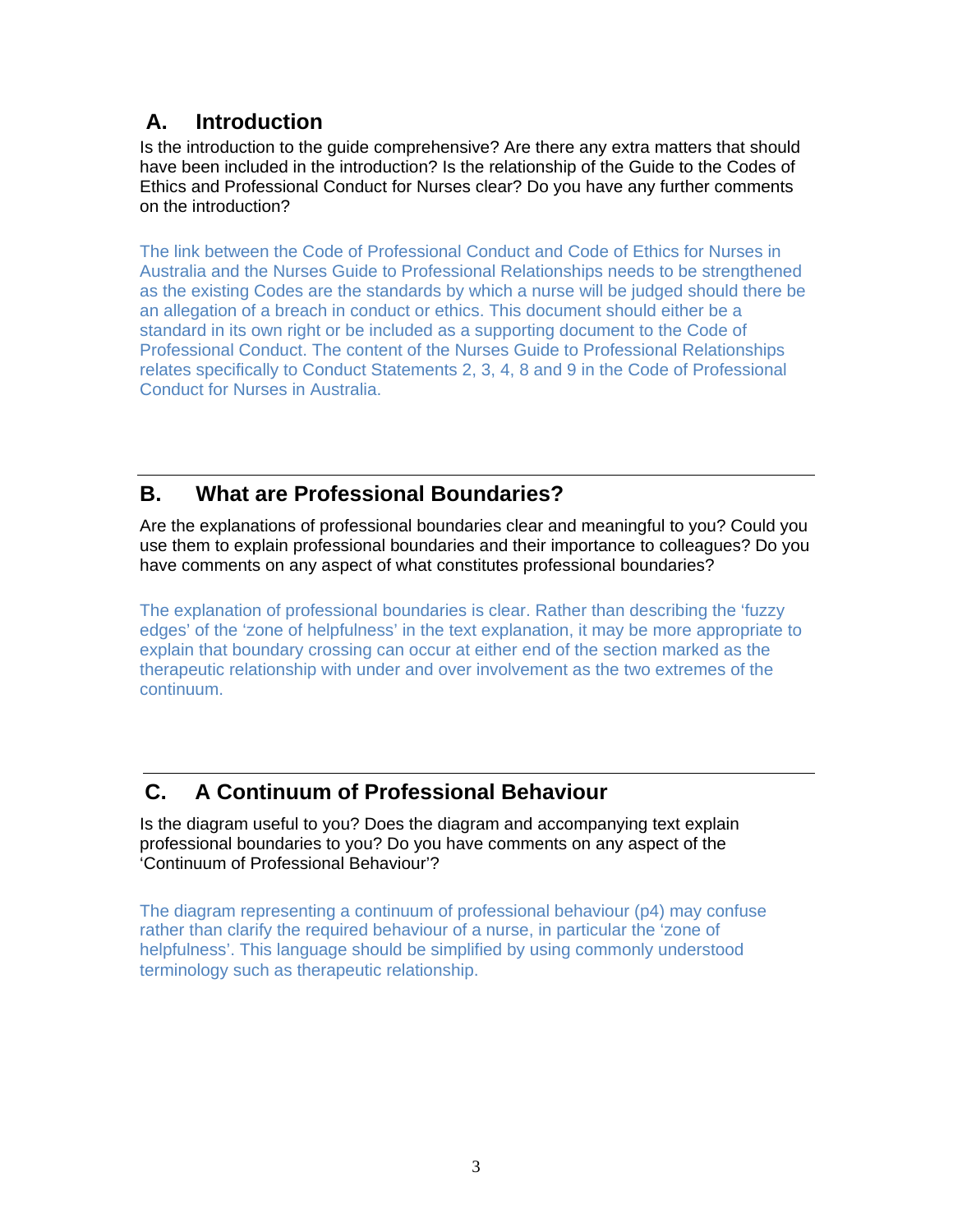### **D. Professional Boundaries at the Over Involvement End of the Continuum**

Is the presentation of these boxes and their content useful to you? Do they give you a clear sense of increasing professional boundary transgression along the continuum? Please add any other comments.

The two diagrams could be combined with boundary crossing occurring at either end of the therapeutic relationship. Sexual misconduct is one example of boundary violation and should not be included as a distinct box. More detail in relation to sexual misconduct as an example of an extreme form of boundary violation could be included in the Q&A – Professional Relationships section.

## **E. Some Guiding Principles for Safe, Professional Practice.**

Do the principles have relevance in contemporary nursing practice? If not, what are alternatives? What does the word 'context' in the diagram mean to you? Please comment on any of the principles.

The principles of safe, professional practice are appropriate and relevant to contemporary nursing practice. For clarity, the principles should be listed horizontally under each of the subheadings. The diagram is too busy. The meaning of the word 'Context' in the diagram is unclear and could be removed. The concept of clinical supervision / discussion with colleagues could be included in the third dot point under care relationships.

## **F. Decision Making Tool – Professional Relationships**

Is it clear that the 'Decision Making Tool' is related to the ANMC 'Decision Making Framework'? Please explain what the word 'context' in the diagram means to you? Would you find this diagram a useful tool in your practice? How could it be improved? Please add any other comments.

It is not clear that the diagram on p7 is related to the ANMC Decision Making Framework (DMF). A reference to the DMF could be included at the bottom of the diagram. The meaning of the word 'Context' in the diagram is unclear and could be removed. The format of the flowchart would be useful in practice and could be used as a wall chart. However, the questions for reflection may be confusing as they add another dimension to the decision making process. The flowchart should include clinical supervision / discussion with colleagues as a proposed behaviour or activity in the decision making process.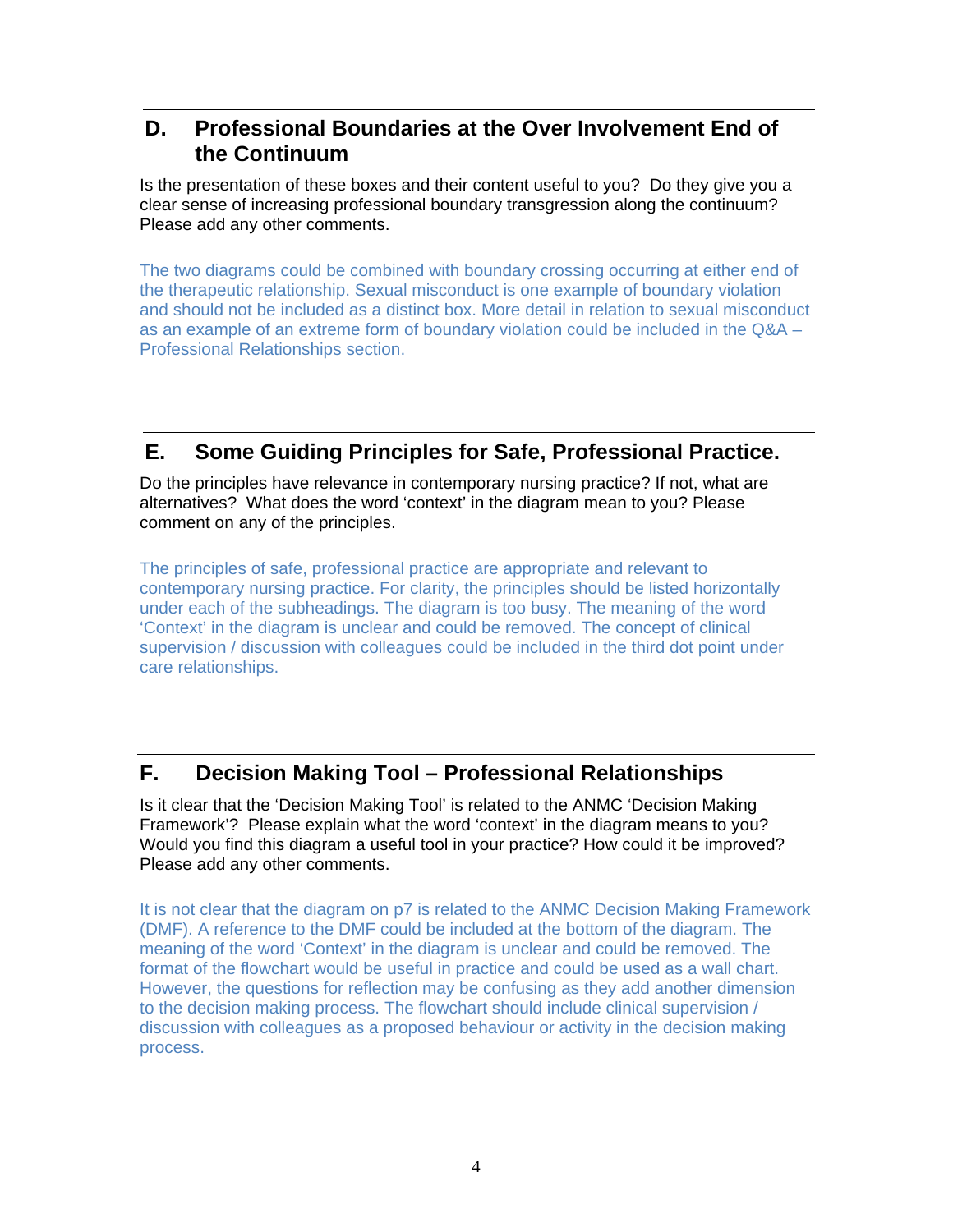## **G. Q and A Professional Relationships**

Are the lists of behaviours indicative of professional boundary violation similar to those that you perceive as evident in practice? Are there any others?

The behavioural indicators of potential boundary issues provided are good examples of boundary crossing/violation.

Is there sufficient information to support a nurse if s/he has concerns about a colleague possibly violating a professional boundary? What further information could be provided? Please add any other comments.

The implications of professional boundary violations needs to be strengthened as this would constitute a breach of the Code of Professional Conduct for Nurses in Australia.

#### **H. Do you have any additional comments about the Guide?**

Gift registers would create an onerous workload for organisations and therefore are not reasonable. Organisational policy should reflect what is acceptable in line with the Code of Professional Conduct for Nurses in Australia. The word 'midwives' rather than 'nurses' is used in the last paragraph on p9 pertaining to Gift Registers.

The document offers opposing statements in relation to the receipt of gifts in the guiding principles for safe, professional practice as only 'token gifts' and the suggestion of a gift register of a minimum value level on the last page of the document.

### **I. Do you have any comments about the Background Paper: A Nurse's Guide to Professional Relationships?**

The Background Paper is excessively long. This document should build on the Nurses Guide to Professional Relationships but not include a repetition of the same content. Diagram 2 – The boundary framework is confusing and should be removed. The stories/scenarios should give more information in relation to their application to the principles of safe, professional practice detailed in the Nurses Guide to Professional Relationships.

The acknowledgement of the complexity of boundary issues in small, rural, remote and Indigenous communities is supported.

#### Thank you for your time and contribution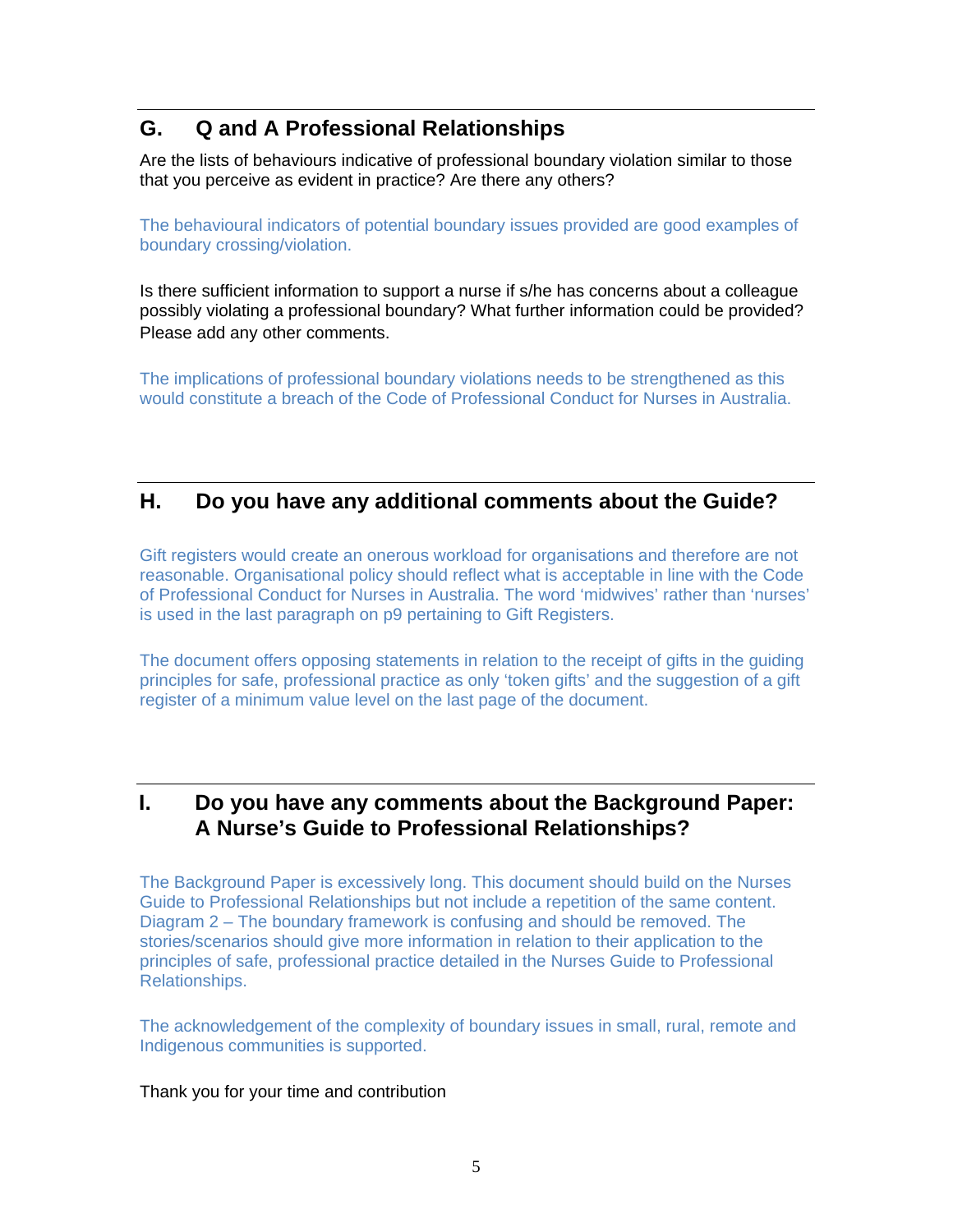## **CONSULTATION ON:**

## *A Midwife's Guide to Professional Relationships*

A project of the Australian Nursing and Midwifery Council

# **Feedback form**

**\_\_\_\_\_\_\_\_\_\_\_\_\_\_\_\_\_\_\_\_\_\_\_\_\_\_\_\_\_\_\_\_\_\_\_\_\_\_\_\_\_\_\_\_\_\_\_\_** 

#### **Instructions**

The headings and questions on this form follow the structure of the document *A Midwife's Guide to Professional Relationships.* The intention of the form is to make it easier for you to provide us with feedback on the document. Whilst not specifically sought you are also welcome to make comments on the '*Background Paper: A Midwife's Guide to Professional Relationships*. Your comments need not be confined to the space provided or to those questions included in the feedback form. Please complete a separate feedback form for each if responding to both *'A Nurse's Guide to Professional Relationships'* and '*A Midwife's Guide to Professional Relationships'* 

#### **Electronic responses are preferred.**

#### **Please return this form by Friday 25 September 2009 to:**

Rowena Robinson Research and Policy Officer Australian Nursing and Midwifery Council PO Box 873 Dickson ACT 2602 Email: rrobinson@anmc.org.au Fax: 02 6257 7955

**Your name:** Julianne Bryce Senior Professional Officer **Organisation:**  Australian Nursing Federation

National Office **Phone:** 

(03) 9602 8520 0409 221 699

**Email contact:**  julianne@anf.org.au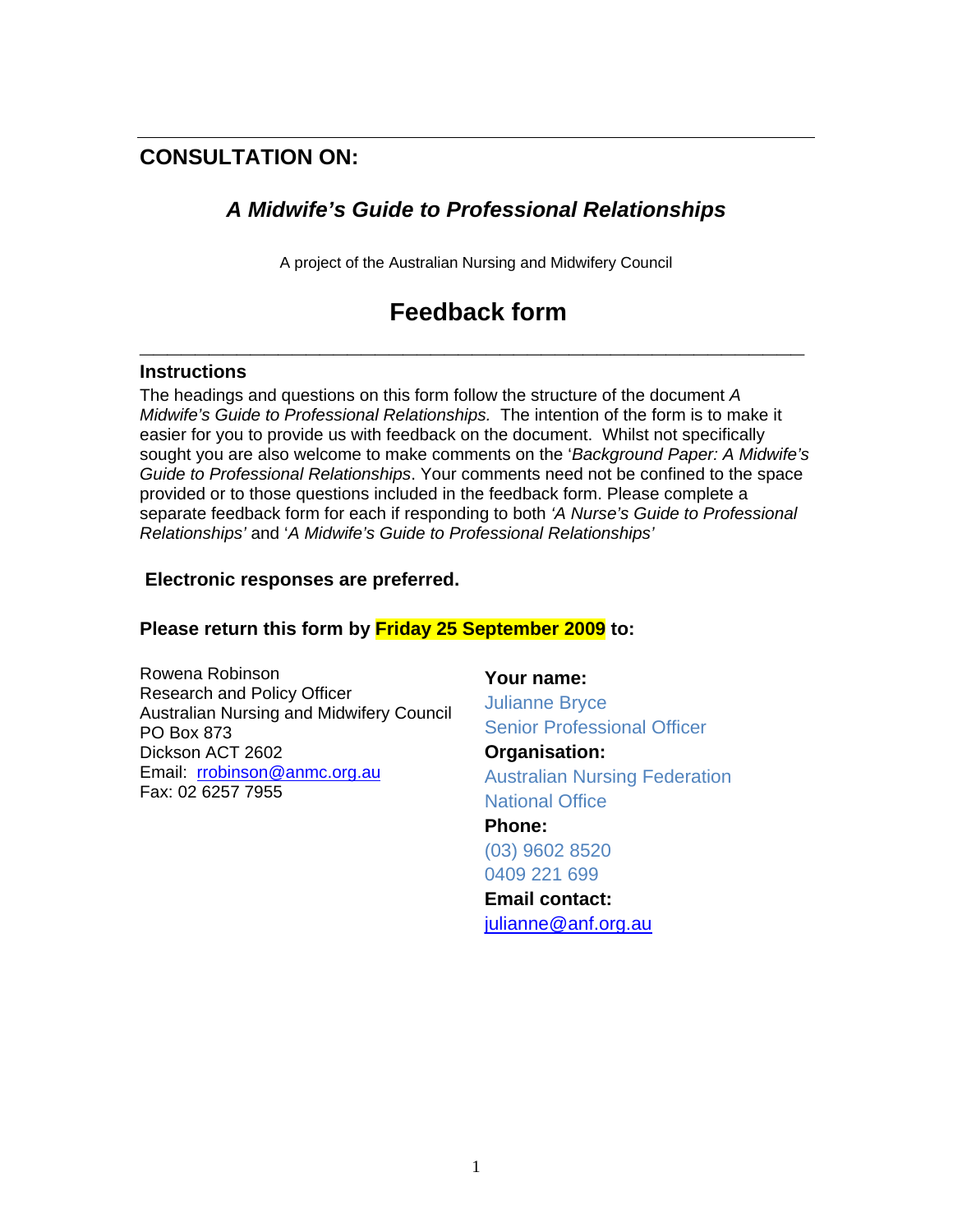#### **General comments**

Do you have any comments about the document as a whole? Is the document accessible and easy to use? Would you use it? If so, how?

The ANF considers that the purpose of the Midwives Guide to Professional Relationships is to educate midwives to ensure boundaries of practice are clearly understood and will be used by midwives to ensure adherence to safe, professional practice. This document is required to assist midwives to gain insight into what constitutes an appropriate professional relationship. The emphasis in the Midwives Guide to Professional Relationships should be to assist midwives to remain within the therapeutic relationship rather than overemphasise boundary violations. The document should also refer midwives to local workplace / organisational policy.

In addition, it would be useful to the profession if the document is used to inform consumers of the acceptable boundaries of safe, professional practice for midwives. To this end a 'plain English' abridged version of the document could be made available to consumers.

Although the Background paper makes note of the current guidelines for nurses and midwives, the Midwives Guide to Professional Relationships makes no reference to the existing documents developed by the State and Territory Nursing and Midwifery Regulatory Authority's (NMRA's). The listing of these current guideline documents should be included in the draft document. The Nurses and Midwives Board of New South Wales document is considered to be the most user friendly of the existing guidelines. It is plainly worded, clearly sets out what is good practice and can be used as an educational tool. The principles of safe practice are embedded in this document and useful stories/scenarios accompany the principles.

The ANF would prefer the Midwives Guide to Professional Relationships to:

- Be a positive educational tool for midwives (in particular, students of midwifery)
- Relate directly to the Codes of Professional Conduct and Ethics
- Clearly set out what is good practice rather than attempting to define unprofessional practice
- Advise midwives from whom / where to seek assistance when faced with difficult scenarios
- Clearly define the behavioural indicators of professional boundary crossing
- Be as simple and succinct as possible.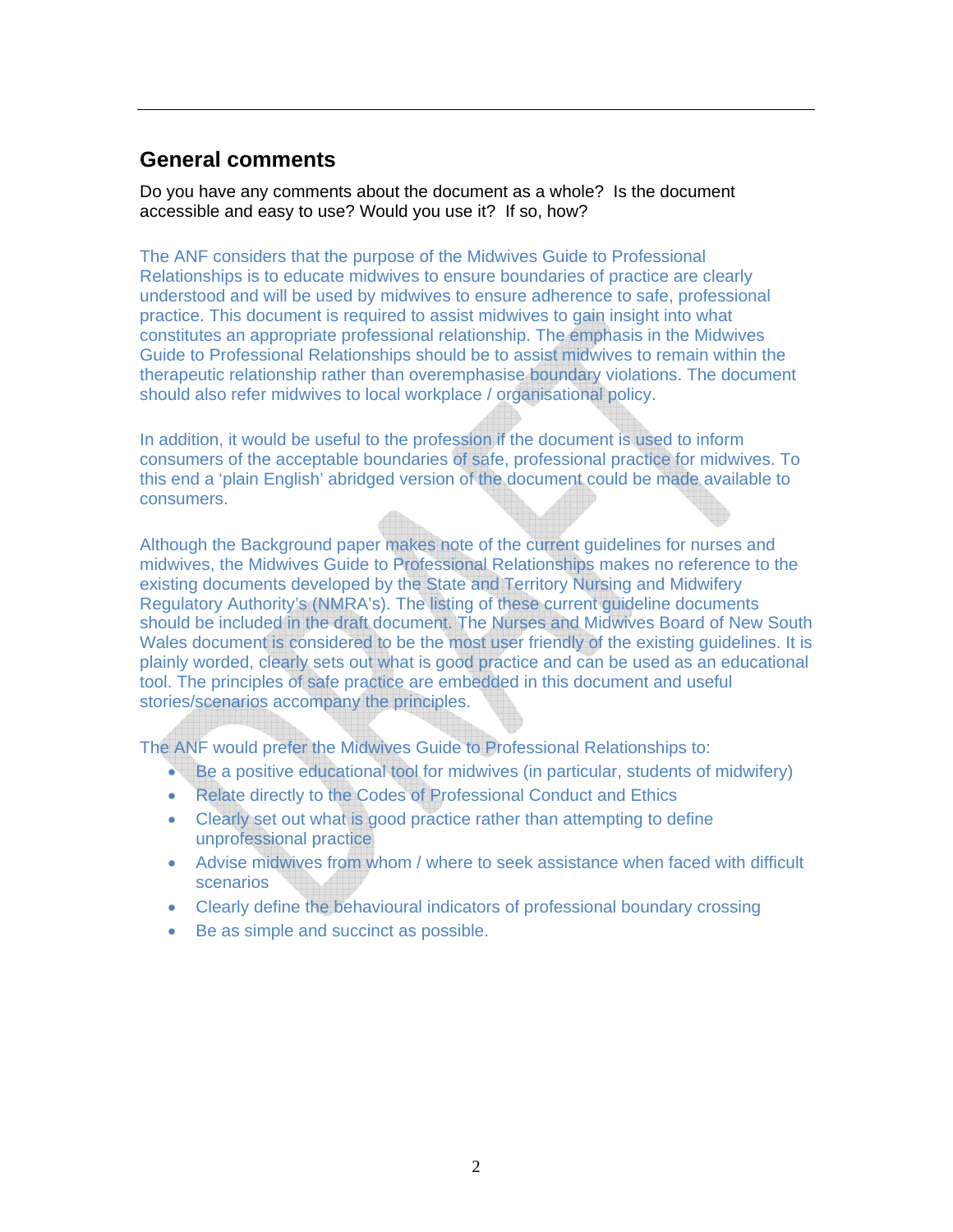# **A. Introduction**

Is the introduction to the guide comprehensive? Are there any extra matters that should have been included in the introduction? Is the relationship of the Guide to the Codes of Ethics and Professional Conduct for Midwives clear? Do you have any further comments on the introduction?

The link between the Code of Professional Conduct and Code of Ethics for Midwives in Australia and the Midwives Guide to Professional Relationships needs to be strengthened as the existing Codes are the standards by which a midwife will be judged should there be an allegation of a breach in conduct or ethics. This document should either be a standard in its own right or be included as a supporting document to the Code of Professional Conduct. The content of the Midwives Guide to Professional Relationships relates specifically to Conduct Statements 2, 3, 4, 8 and 9 in the Code of Professional Conduct for Midwives in Australia.

# **B. What are Professional Boundaries?**

Are the explanations of professional boundaries clear and meaningful to you? Could you use them to explain professional boundaries and their importance to colleagues? Do you have comments on any aspect of what constitutes professional boundaries?

The explanation of professional boundaries is clear. Rather than describing the 'fuzzy edges' of the 'zone of helpfulness' in the text explanation, it may be more appropriate to explain that boundary crossing can occur at either end of the section marked as the therapeutic relationship with under and over involvement as the two extremes of the continuum.

# **C. A Continuum of Professional Behaviour**

Is the diagram useful to you? Does the diagram and accompanying text explain professional boundaries to you? Do you have comments on any aspect of the 'Continuum of Professional Behaviour'?

The diagram representing a continuum of professional behaviour (p4) may confuse rather than clarify the required behaviour of a midwife, in particular the 'zone of helpfulness'. This language should be simplified by using commonly understood terminology such as therapeutic relationship.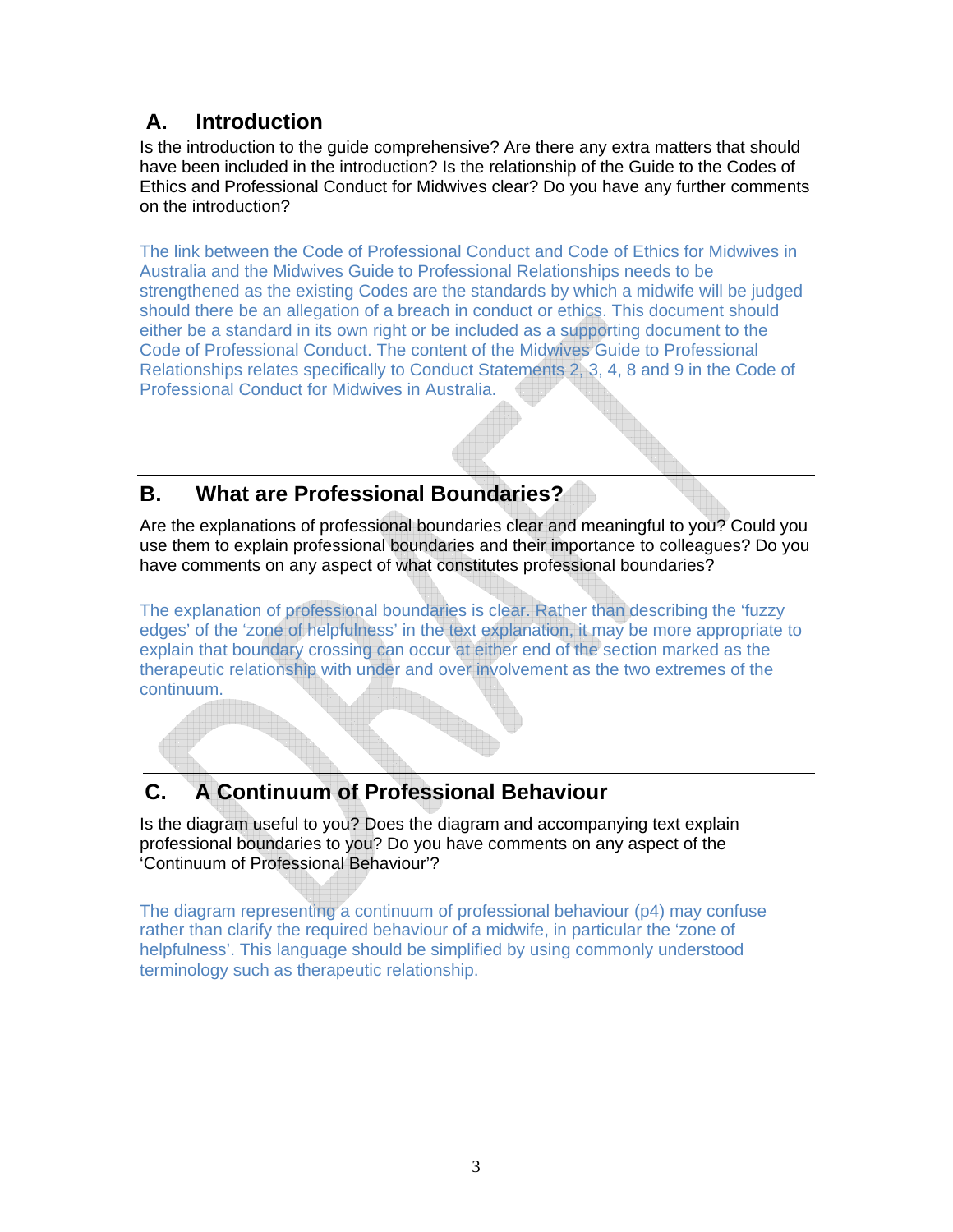### **D. Professional Boundaries at the Over Involvement End of the Continuum**

Is the presentation of these boxes and their content useful to you? Do they give you a clear sense of increasing professional boundary transgression along the continuum? Please add any other comments.

The two diagrams could be combined with boundary crossing occurring at either end of the therapeutic relationship. Sexual misconduct is one example of boundary violation and should not be included as a distinct box. More detail in relation to sexual misconduct as an example of an extreme form of boundary violation could be included in the Q&A – Professional Relationships section.

## **E. Some Guiding Principles for Safe, Professional Practice.**

Do the principles have relevance in contemporary midwifery practice? If not, what are alternatives? What does the word 'context' in the diagram means to you? Please comment on any of the principles.

The principles of safe, professional practice are appropriate and relevant to contemporary midwifery practice. For clarity, the principles should be listed horizontally under each of the subheadings. The diagram is too busy. The meaning of the word 'Context' in the diagram is unclear and could be removed. The concept of clinical supervision / discussion with colleagues could be included in the third dot point under care relationships.

## **F. Decision Making Tool – Professional Relationships**

Is it clear that the 'Decision Making Tool' is related to the ANMC 'Decision Making Framework'? Please explain what the word 'context' in the diagram means to you? Would you find this diagram a useful tool in your practice? How could it be improved? Please add any other comments.

It is not clear that the diagram on p7 is related to the ANMC Decision Making Framework (DMF). A reference to the DMF could be included at the bottom of the diagram. The meaning of the word 'Context' in the diagram is unclear and could be removed. The format of the flowchart would be useful in practice and could be used as a wall chart. However, the questions for reflection may be confusing as they add another dimension to the decision making process. The flowchart should include clinical supervision / discussion with colleagues as a proposed behaviour or activity in the decision making process.